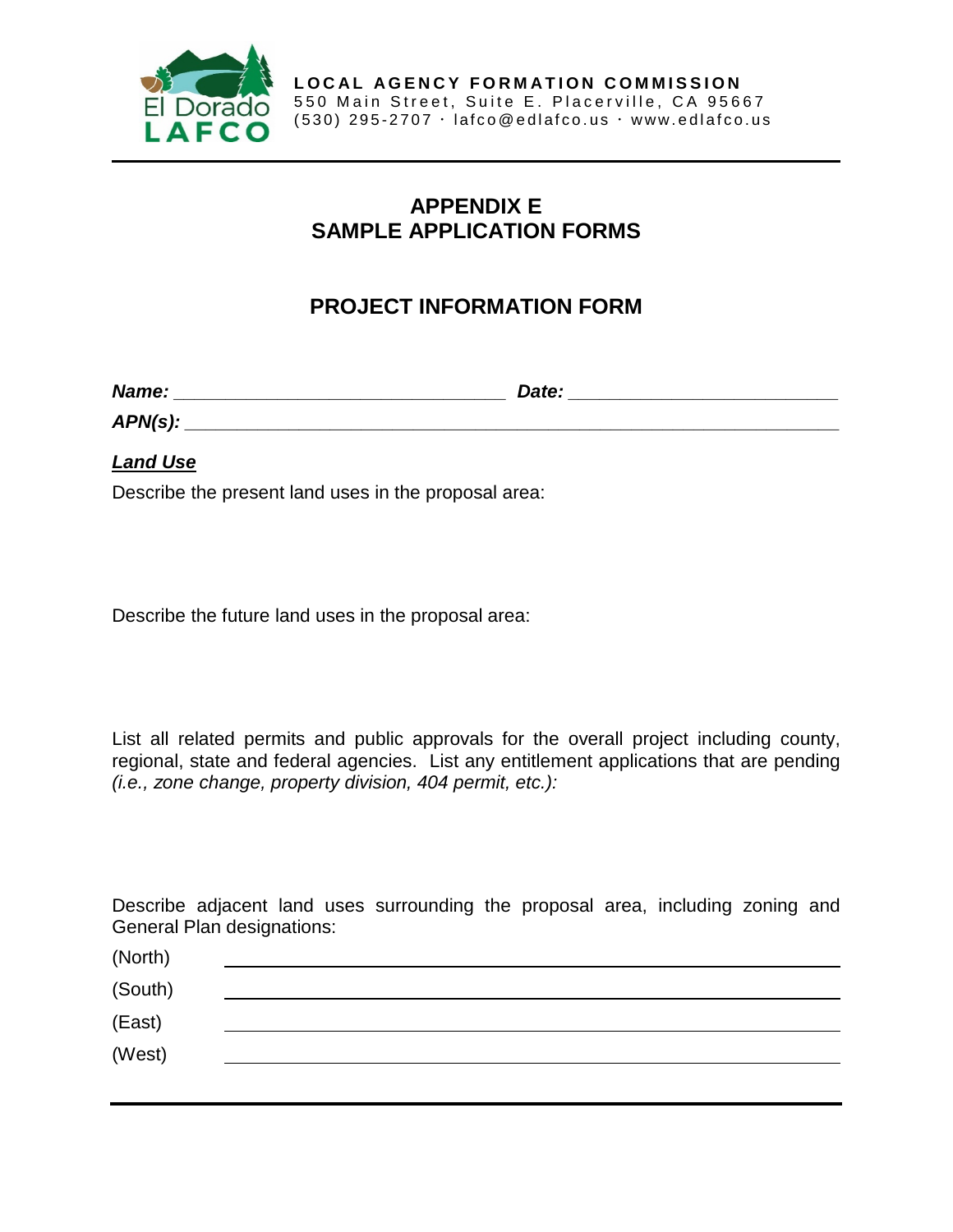### *City Annexations Only*

What is the approved pre-zoning which will become effective upon annexation?

| Does the proposed use conform to this zoning? | Yes | No. |
|-----------------------------------------------|-----|-----|
|                                               |     |     |

#### *Environmental Review (CEQA)*

Who is/was the lead agency for this project? \_\_\_\_\_\_\_\_\_\_\_\_\_\_\_\_\_\_\_\_\_\_\_\_\_\_\_\_\_\_\_\_\_\_\_

| Has the lead agency certified/approved the environmental document? Yes |  | . No No |
|------------------------------------------------------------------------|--|---------|
|------------------------------------------------------------------------|--|---------|

*If yes, attach a copy.*

*If no, explain:*

If the environmental review is pending, what type of environmental document is being prepared?

| <b>Exemption Class</b>      |  |
|-----------------------------|--|
| <b>Negative Declaration</b> |  |
| Mitigated Neg. Dec.         |  |
| <b>Supplemental EIR</b>     |  |
| EIR                         |  |

If LAFCO will be the lead agency for this project, please complete a supplemental environmental questionnaire.

## *Boundaries*

| Is the project area contiguous to the district or city?        | Yes. | No. |
|----------------------------------------------------------------|------|-----|
| Is the project area within the necessary Spheres of Influence? | Yes. | No. |
| If not, explain:                                               |      |     |

| Do the proposed boundaries follow parcel lines? | Yes. | No. |
|-------------------------------------------------|------|-----|
| If not, explain:                                |      |     |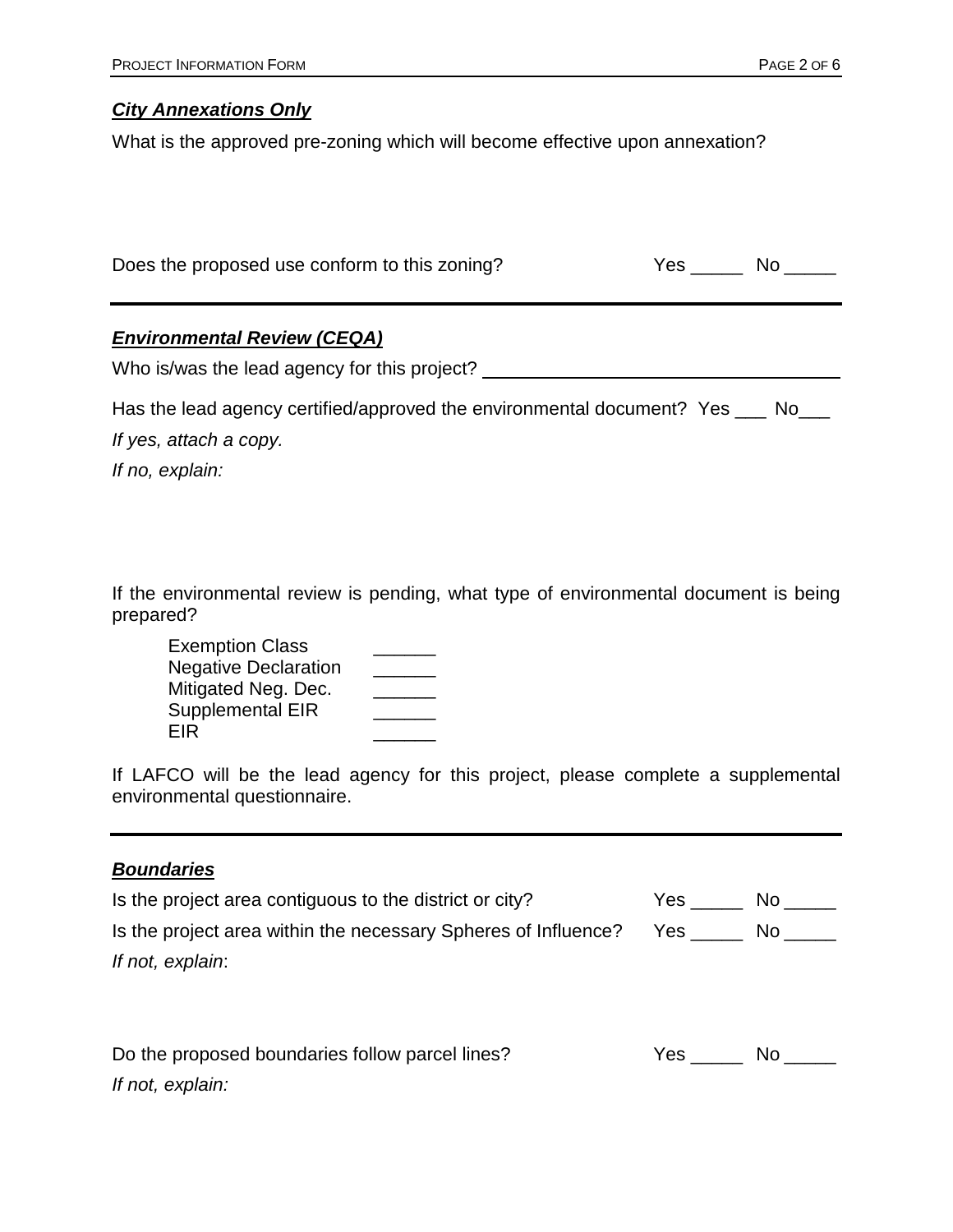| Why were the proposed boundaries selected? Are there additional areas that should or<br>should not be included? |        |  |
|-----------------------------------------------------------------------------------------------------------------|--------|--|
|                                                                                                                 |        |  |
| Do any of the landowners own additional lands contiguous to the project area?                                   | Yes No |  |
| If yes, explain why these parcels are not included:                                                             |        |  |

## *Population*

| What is the approximate current population of the proposal area?<br>How many registered voters reside in the proposal area? ________________________ |                        |  |
|------------------------------------------------------------------------------------------------------------------------------------------------------|------------------------|--|
| What is the projected future population of the proposal area?                                                                                        |                        |  |
| Have all owners of land in the proposal area (100%) consented in writing or signed the<br>application petition?                                      | Yes No                 |  |
| <b>Agriculture and Open Space</b>                                                                                                                    |                        |  |
| Is any of the territory under Williamson Act Contract?<br>Expiration date ________________                                                           | $Yes$ No $\_\_\_\_\_\$ |  |
| Does the site contain any prime agricultural lands, agricultural lands of statewide or<br>local importance?                                          | Yes No                 |  |
| Has the Agricultural Commission or Agriculture Department reviewed the proposal?                                                                     | Yes No                 |  |

## *Services*

List agencies currently providing service to the project area:

Describe the services to be extended as a result of this proposal: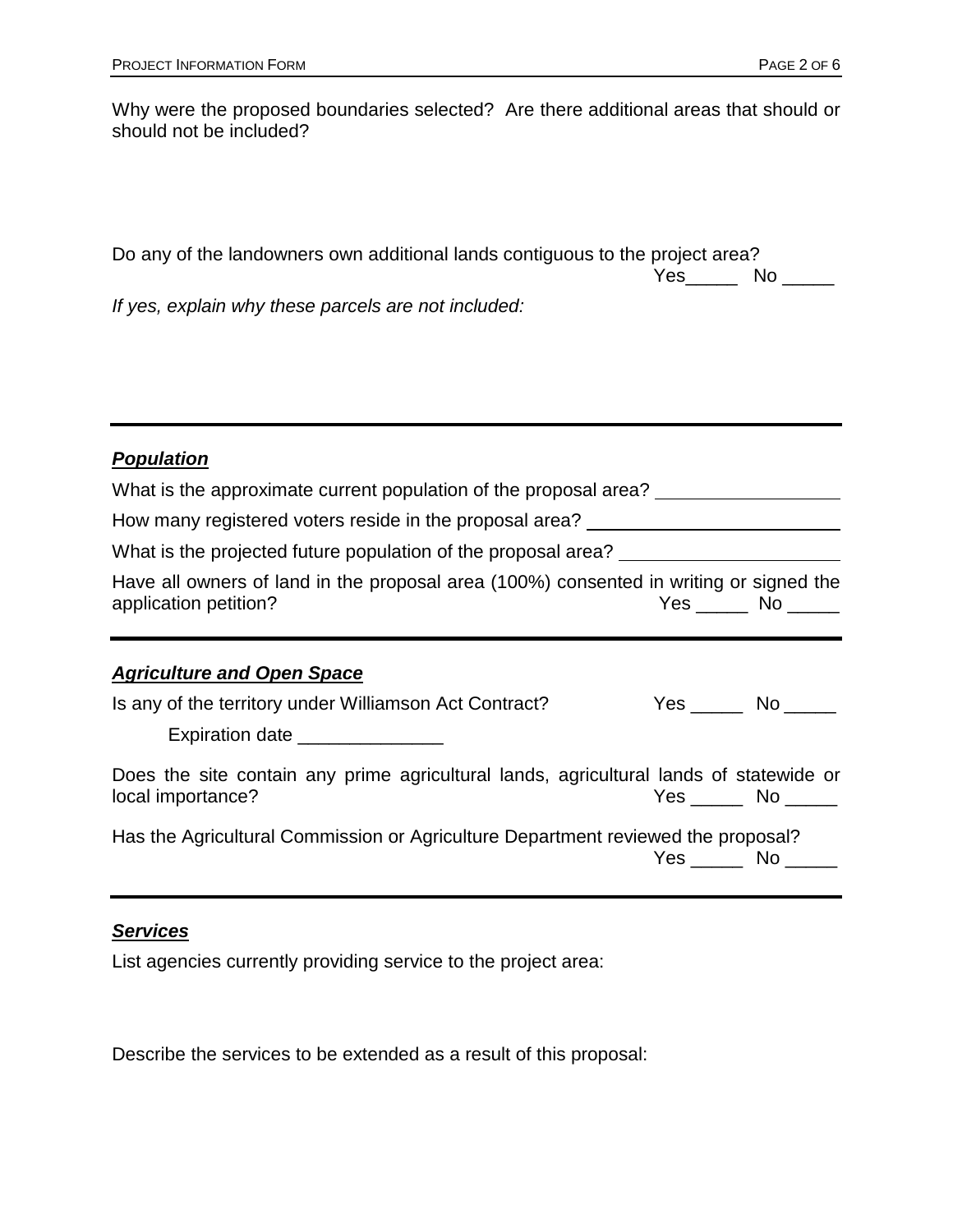Indicate when these services can be feasibly extended to the project area:

Please explain why this proposal is necessary at this time:

Describe existing capacity and improvements and/or any upgrades to infrastructure that will be required as a result of this project *(i.e., roads, sewer, water or wastewater facilities, etc.):*

Explain how the desired service will be financed, including both capital improvements and ongoing maintenance and operations:

Describe possible alternatives to the services described above, and how these alternatives might affect the cost and adequacy of services:

Will the proposal area be included within any special zone or division?

Does the city/district have current plans to establish any new assessment districts for new or existing services? The Matter of the Ves Theorem No The West Theorem No The West Theorem No The West The

*If yes, please explain:* 

Does any agency whose boundaries are being changed have existing bonded indebtedness?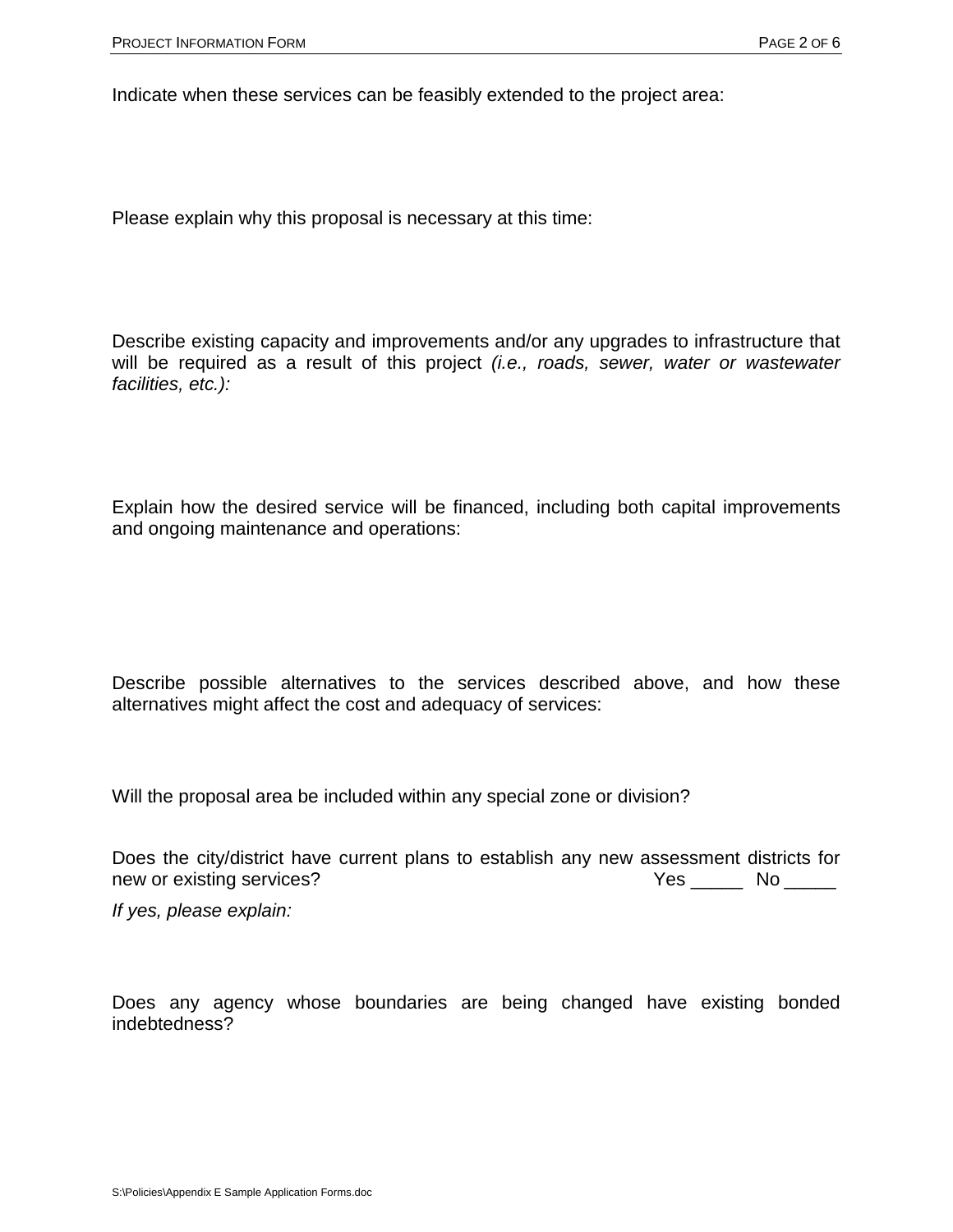Will the proposal territory be liable for payment of its share of existing indebtedness? Yes \_\_\_\_\_\_\_ No \_\_\_\_\_

*If yes, how will this indebtedness be repaid? (Property taxes, assessments, other charges, etc.)* 

If a detachment is included in the proposal, should the territory detaching continue to be liable for payment of existing bonded indebtedness to the detaching agency?

Yes \_\_\_\_\_\_ No \_\_\_\_\_

*If yes, explain:*

*Note: See El Dorado LAFCO Policies and Guidelines section 3.3, for more information regarding these questions.*

#### *Other*

Please list or describe any terms or conditions that should be included in LAFCO's Resolution or Approval:

Please include copies of any development agreements, pre-annexation agreements, pertinent staff reports, or other supporting documentation that will facilitate the review of your project.

Please attach any other comments or justifications regarding this proposal.

List the name, address, and phone number of the person who completed this questionnaire, and the person who should be contacted if there are any questions.

| Address: ________________ | Name:  |  |
|---------------------------|--------|--|
|                           |        |  |
|                           |        |  |
|                           | Phone: |  |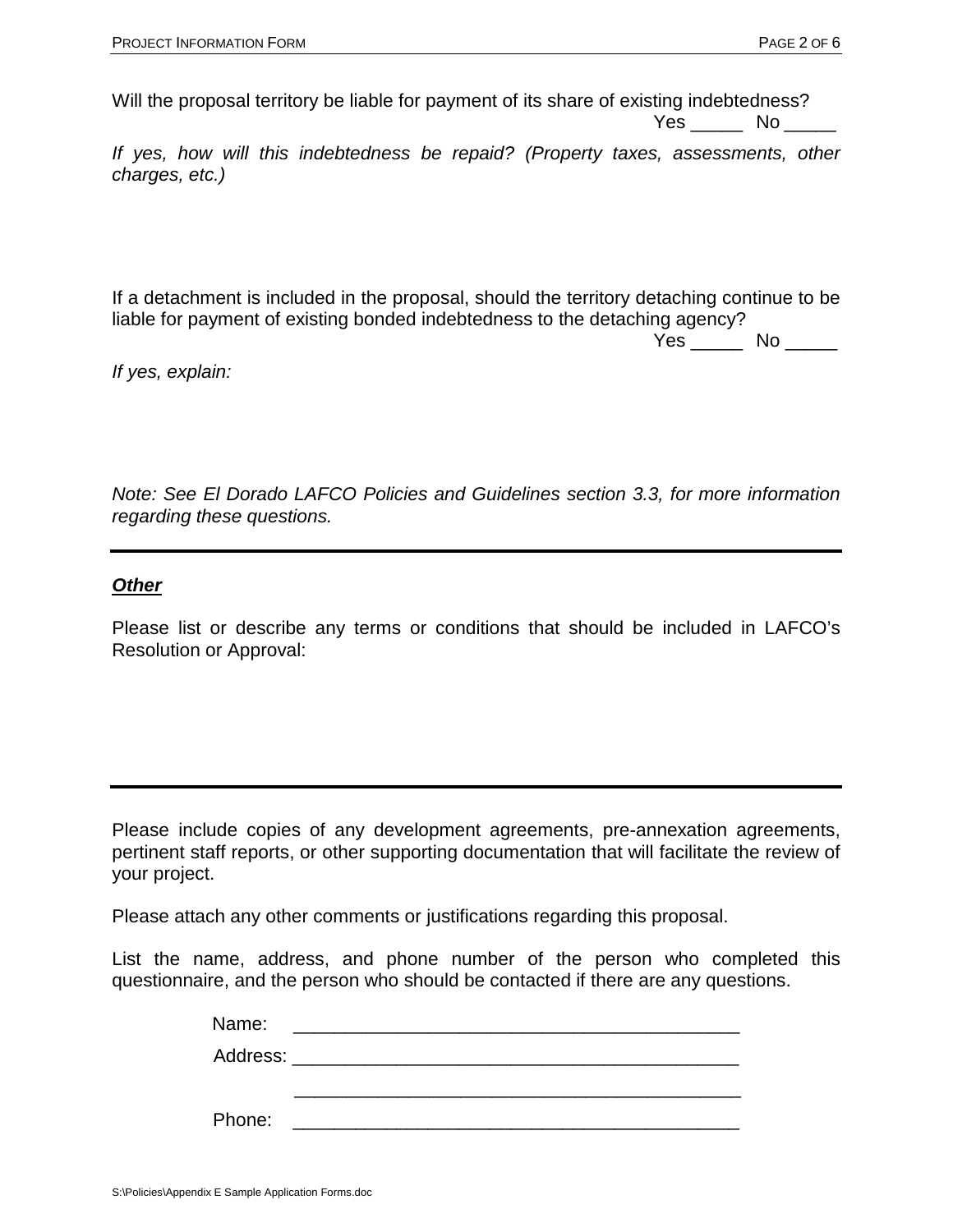# **CERTIFICATION**

*I hereby certify that the statements furnished on this form and on any attached exhibits are true and correct to the best of my knowledge and belief.*

 $\overline{\phantom{a}}$ 

Signature Date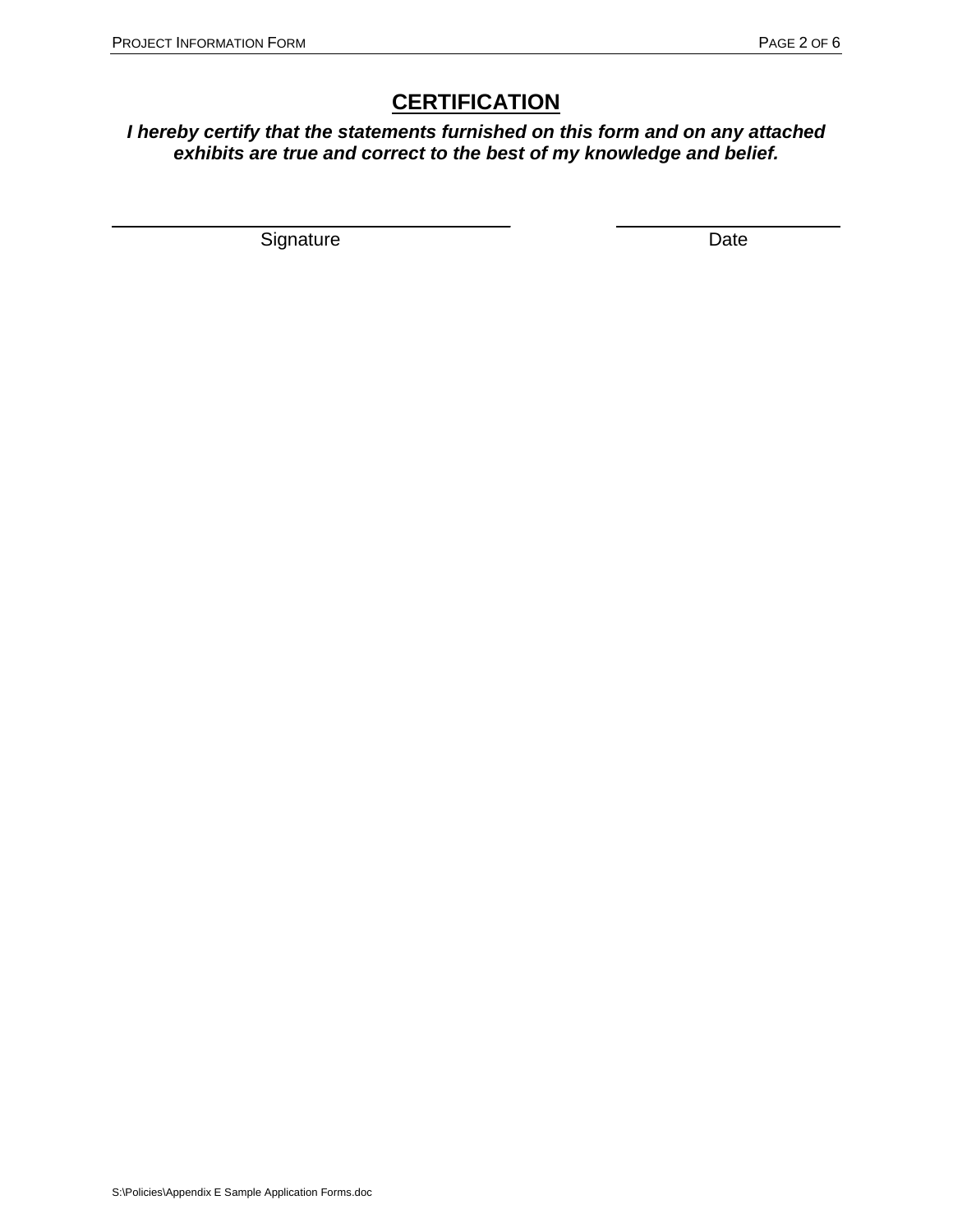

## **APPENDIX E SAMPLE APPLICATION FORMS**

# **LEGAL INDEMNITY**

Should El Dorado LAFCO be named as a party in any litigation or administrative proceeding in connection with the Applicant's proposal, Applicant agrees to indemnify, hold harmless, and promptly reimburse El Dorado LAFCO for:

- 1) All reasonable expenses and attorney's fees in connection with the defense of El Dorado LAFCO and
- 2) Any damages, penalties, fines or other costs imposed upon or incurred by LAFCO its agents, officers, attorneys, and employees from any claim, action, or proceeding brought against any of them, the purpose of which is to attack, set aside, void, or annul the approval of this application or adoption of the environmental document, which accompanies it. The Executive Officer may require a deposit of funds sufficient to cover estimated expenses of the litigation. Applicant agrees that LAFCO shall have the right to appoint its own counsel to defend it and conduct its own defense in the manner it deems in its best interest, and that such actions shall not relieve or limit Applicant's obligations to indemnify and reimburse defense costs.

\_\_\_\_\_\_\_\_\_\_\_\_\_\_\_\_\_\_\_\_\_\_\_\_\_\_\_\_\_\_\_\_\_\_\_\_\_\_\_\_\_\_\_\_\_\_\_\_\_ Please Print Name Clearly

\_\_\_\_\_\_\_\_\_\_\_\_\_\_\_\_\_\_\_\_\_\_\_\_\_\_\_\_\_\_\_\_\_\_\_\_\_\_\_\_\_\_\_\_\_\_\_\_\_ Signature of Property Owner / Applicant or Designated Agent

\_\_\_\_\_\_\_\_\_\_\_\_\_\_\_\_\_\_\_\_\_\_\_\_\_\_\_\_\_\_\_\_\_\_\_\_\_\_\_\_\_\_\_\_\_\_\_\_\_ Date

S:\Policies\Appendix E Sample Application Forms.doc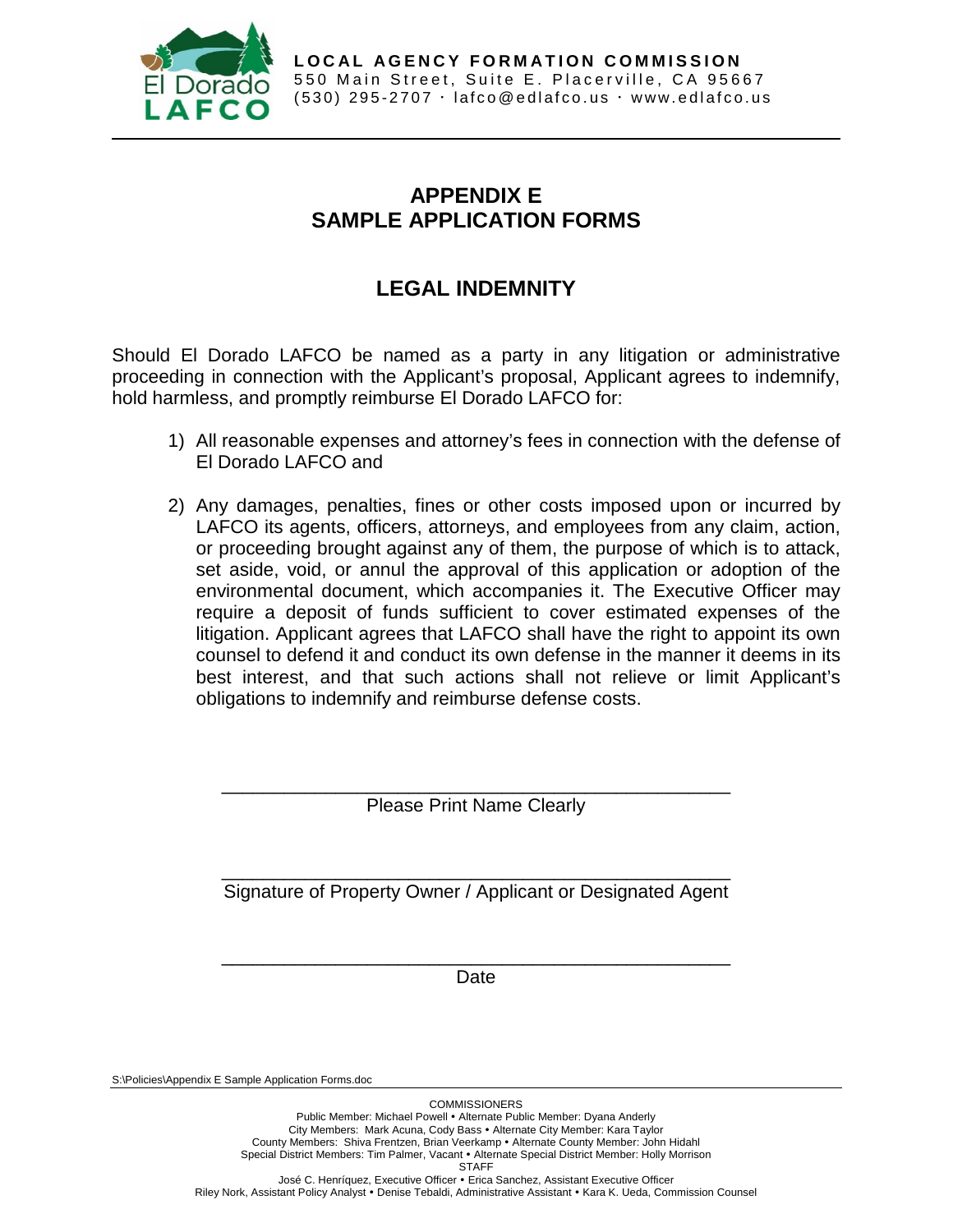

## **APPENDIX E SAMPLE APPLICATION FORMS**

Page \_\_\_\_ of \_\_

## **LANDOWNER SIGNATURES (§56700, et seq.)**

We the undersigned landowners hereby request proceedings be initiated pursuant to Government Code §56000, et. seq., for the change(s) of organization described on the attached Proposal Application, Project Information Form and Intent to File Petition.

*Optional: AGENT DESIGNATION* I (we) hereby authorize \_\_\_\_\_\_\_\_\_\_\_\_\_\_\_\_\_\_\_\_\_\_\_\_\_\_\_\_\_\_\_\_\_\_\_\_\_\_\_\_\_\_\_\_\_\_\_, to act as my (our) agent to process all phases of the LAFCO action relating to the parcels listed below:

Note: *All* owners of each parcel *must* sign. Original signatures are required. All signatures must be dated within the first six months of the first signature obtained.

Landowners who are registered voters in El Dorado County should also provide the address of registration for signature verification purposes. Those registered to vote outside of El Dorado County must provide a notarized signature.

| <b>Property Owner Signature</b> | <b>Print Name</b>                                     | Date Signed           |
|---------------------------------|-------------------------------------------------------|-----------------------|
| Parcel No.                      |                                                       | Address/City/Zip Code |
| <b>Property Owner Signature</b> | <b>Print Name</b>                                     | Date Signed           |
| Parcel No.                      |                                                       | Address/City/Zip Code |
| <b>Property Owner Signature</b> | <b>Print Name</b>                                     | Date Signed           |
| Parcel No.                      |                                                       | Address/City/Zip Code |
|                                 | Please make as many copies of this page as necessary. |                       |

S:\Policies\Appendix E Sample Application Forms.doc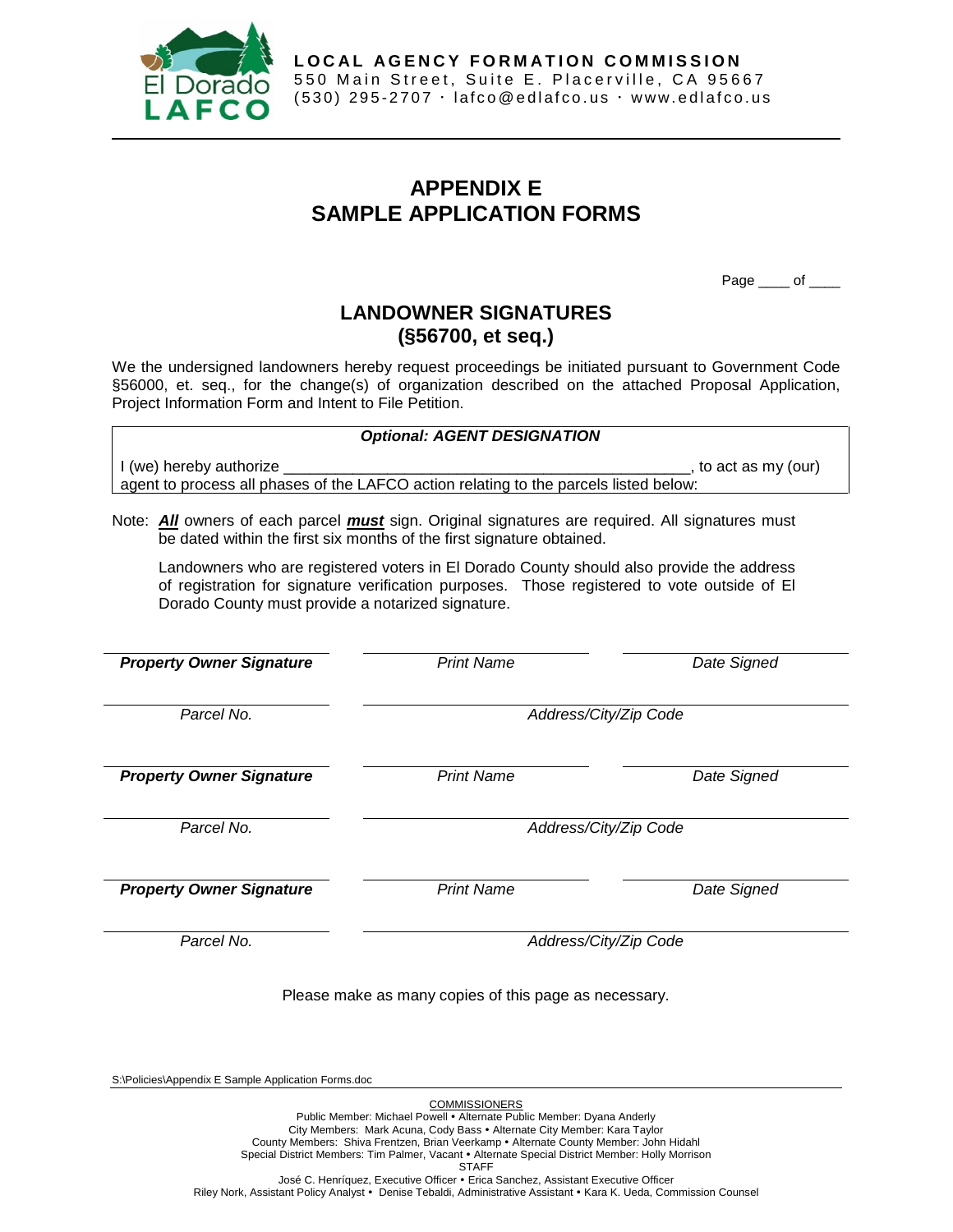

## **APPENDIX E SAMPLE APPLICATION FORMS**

# *DISCLOSURE OF GIFTS, CONTRIBUTIONS AND HONORARIA*

Government Code Section § 84308

The following is a list of commissioners currently serving on LAFCO. If you have contributed \$250.00 or more to any one commissioner, please complete the Party Disclosure Form declaring such contributions. If you, together with your business partners, spouses, or other members of your immediate family, have combined contributions totaling \$250.00 or more, that contribution must be declared. The time period for contributions which must be declared is the 12 calendar months preceding the LAFCO action on your project (§ 84308).

#### *COMMISSIONER AFFILIATION*

Michael Powell **Public Member** 

Mark Acuna **Mark Acuna City of Placerville City Council** Cody Bass City of South Lake Tahoe City Council Shiva Frentzen **El Dorado County Board of Supervisors**<br>
Tim Palmer **Election Construction Construction Construction** Dis **Georgetown Resource Conservation District** Brian Veerkamp El Dorado County Board of Supervisors

#### *ALTERNATE COMMISSIONERS AFFILIATION*

Dyana Anderly **Public Member** 

John Hidahl El Dorado County Board of Supervisors Holly Morrison Cameron Park Community Services District Kara Taylor **City of Placerville City Council** 

If you have any questions or need additional forms, please call LAFCO staff at your convenience.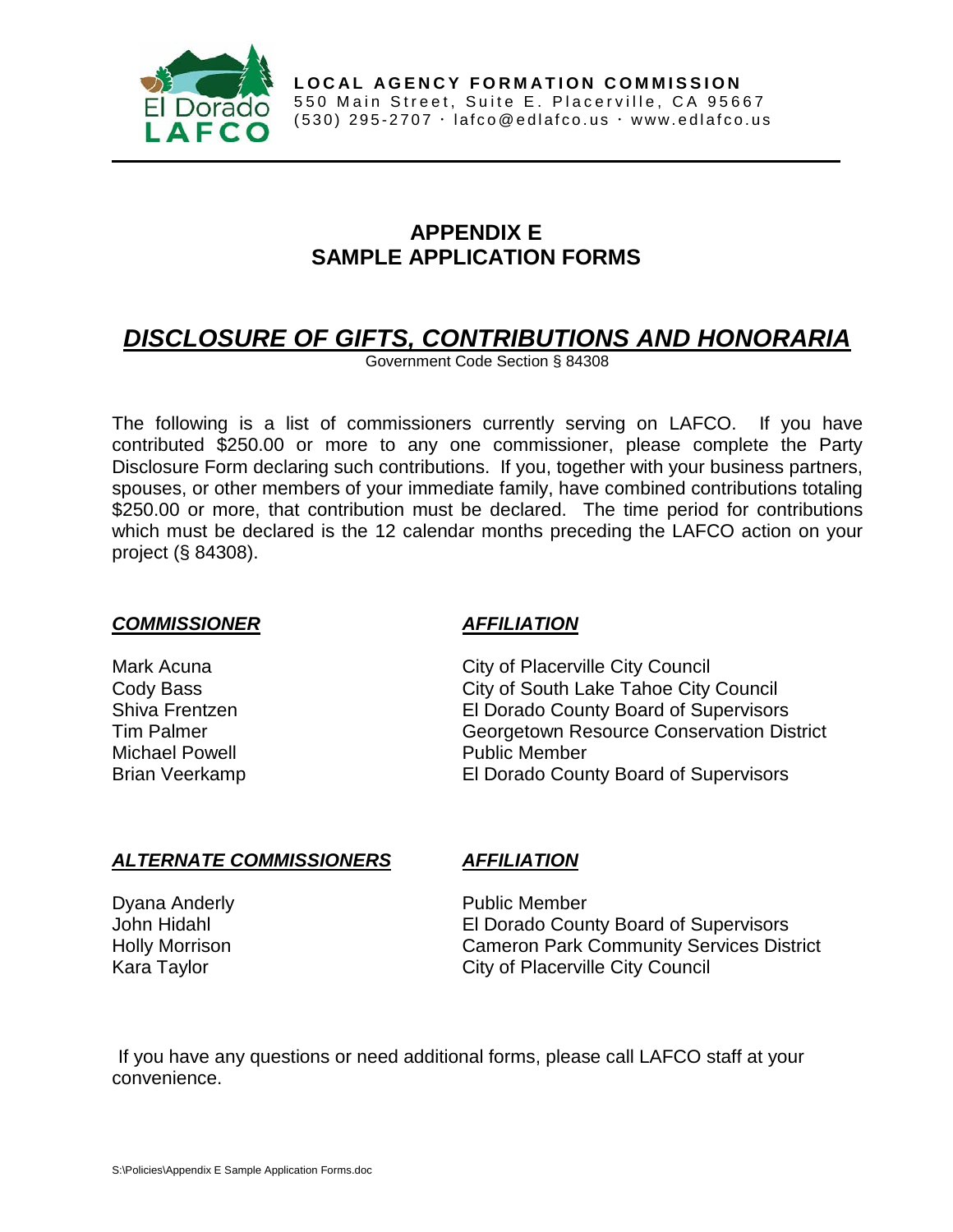

## **APPENDIX E SAMPLE APPLICATION FORMS**

# *DISCLOSURE OF GIFTS, CONTRIBUTIONS AND HONORARIA*

(Government Code Section (§ 84308)

Please read carefully, complete the appropriate section, and return to LAFCO immediately.

State laws require that participants in the proceeding before LAFCO must disclose all gifts, contributions, honoraria, etc., given to any LAFCO Commissioner or Alternate, if the combined amount for any one Commissioner or Alternate is \$390 or more.

All persons who are parties to or participants in a LAFCO action, including the applicants, their immediate family members, spouses, business partners, and agents, must total up any such gifts made in the 12 months prior to the LAFCO decision.

If combined contributions to any individual Commissioner or Alternate total less than \$250, sign the declaration below.

If the combined amount is \$250 or more, please designate the recipient and the contributor(s) on the back of this sheet.

Without the disclosure statement, the LAFCO cannot take any action on your project.

| NΩ                                                                                                                                                                                                                                | YES                                                                                                                                                                                             |
|-----------------------------------------------------------------------------------------------------------------------------------------------------------------------------------------------------------------------------------|-------------------------------------------------------------------------------------------------------------------------------------------------------------------------------------------------|
| CONTRIBUTIONS, GIFTS, HONORARIA, ETC.<br>TOTALING MORE THAN \$250 HAVE NOT BEEN<br><b>MADE TO ANY COMMISSIONER OR ALTERNATE</b><br>WITHIN 12 MONTHS PRECEDING THE SCHEDULED<br><b>HEARING DATE.</b><br><b>LAFCO Project Name:</b> | CONTRIBUTIONS, GIFTS, HONORARIA, ETC.<br>TOTALING MORE THAN \$250 HAVE BEEN<br><b>MADE TO A COMMISSIONER(S) OR</b><br>ALTERNATE(S) WITHIN 12 MONTHS<br>PRECEDING THE SCHEDULED HEARING<br>DATE. |
| Participant's Signature:                                                                                                                                                                                                          | <b>FILL OUT THE FORM ON BACK</b>                                                                                                                                                                |
| Date:                                                                                                                                                                                                                             |                                                                                                                                                                                                 |